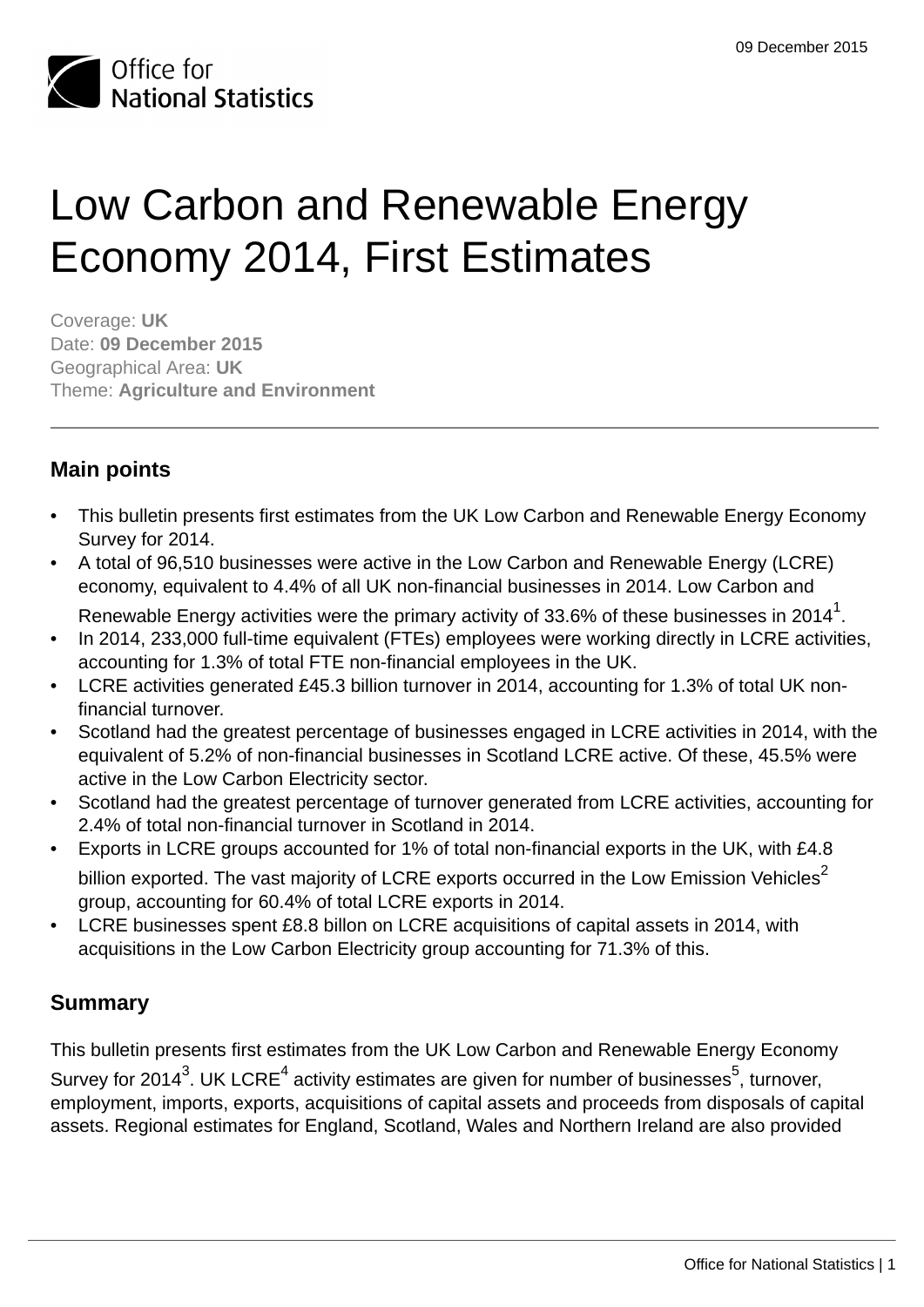for LCRE number of businesses, turnover and employment. Estimates are also presented for Low Carbon Groups<sup>6</sup>, both at the UK and regional level.

## **Introduction**

The Low Carbon and Renewable Energy (LCRE) Economy Survey was despatched for the first time in 2015, for the reporting year 2014, to a sample of 41,483 UK businesses. It achieved a response rate of 84.1%, and of those responding there were 3,291 businesses operating in the LCRE sectors captured by the survey. We designed the survey to provide greater detail on the low carbon and renewable energy economy in the UK. Results from the survey can be used to show business activity in 6 low carbon groups as detailed in the [Methodology Annex](http://www.ons.gov.uk:80/ons). These groups can be further subdivided into 17 low carbon sectors. This report presents direct sector activity at low carbon group level. Indirect activity estimates at sector level will be made available at a later date.

# **UK Low carbon activity**

In 2014, 96,510 businesses, equivalent to 4.4% of all UK non-financial businesses, were directly engaged in Low Carbon and Renewable Energy (LCRE) activity. Total turnover of £45.3 billion was generated from these activities, accounting for 1.3% of total UK non-financial turnover in

2014. LCRE activities resulted in employment of 233,000 full-time equivalent<sup>7</sup> (FTE) employees, accounting for 1.3% of UK FTE employees in the non-financial business economy (Table 1).

In total, LCRE activities in 2014 resulted in £5.9 billion in imports (1.1% of total UK non-financial

imports) and £4.8 billion in exports (1% of total UK non-financial exports). In terms of capital assets $^8\!$ LCRE activity resulted in £8.8 billion in acquisitions (4.9% of total UK non-financial acquisitions) and £0.5 billion in proceeds from disposals (1.5% of total UK non-financial disposals).

Over 4% of non-financial UK businesses were found to be active in the LCRE economy. For many of these businesses, the low carbon activity was not their main activity. For example, farming businesses may utilise land to generate income from solar panels or wind turbines. Manufacturing companies may utilise excess biomass to generate income from fuel. They may however, only have one person spending 20% of their time working on these activities, and so would be counted as 0.2 FTE. Partly due to this, employment per business is small. Specifically, of the 96,510 businesses operating in the Low Carbon and Renewable Energy economy, the low carbon activity was the primary activity of 33.6% of these businesses $^{\rm 1}.$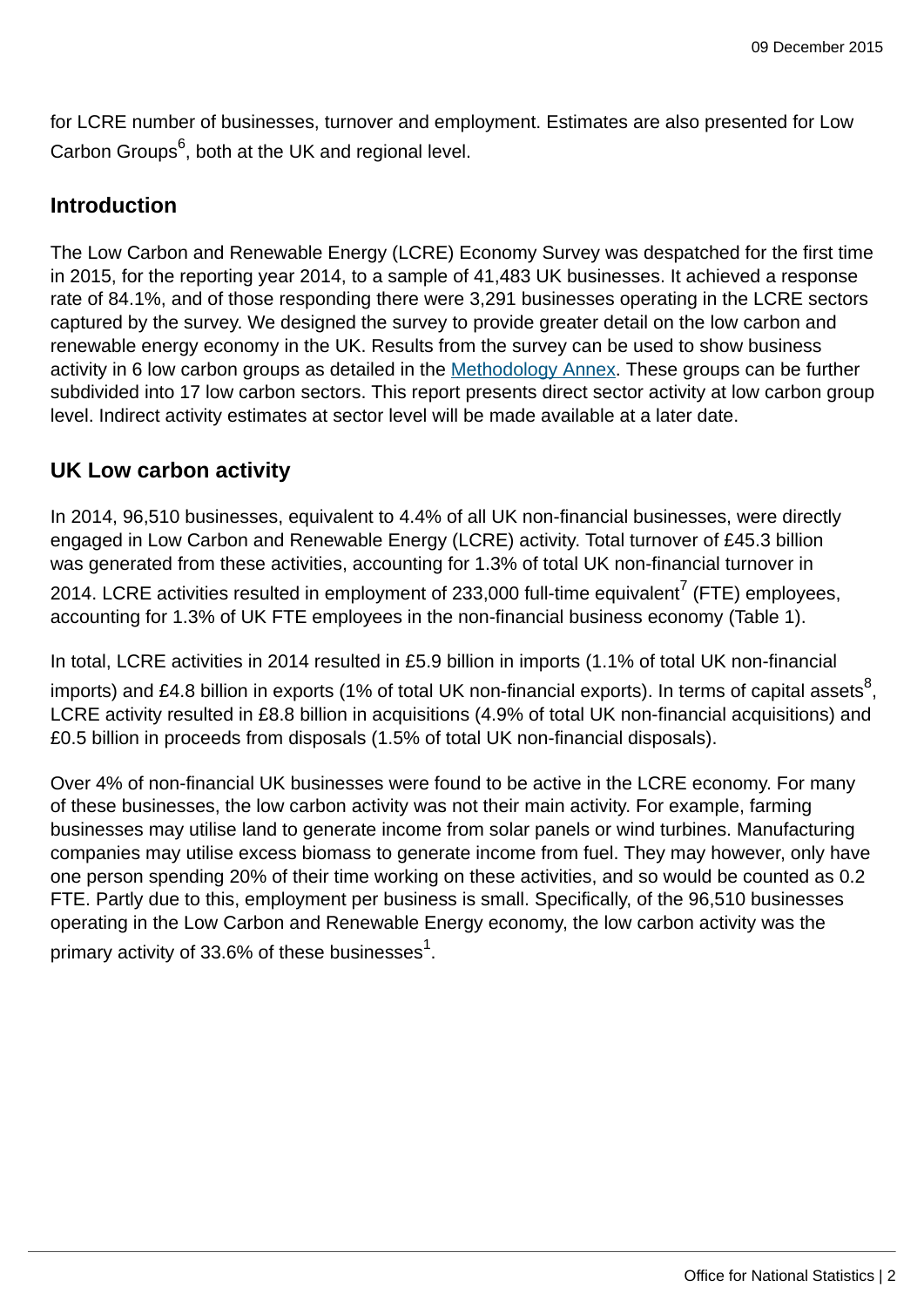|                                   | <b>Low Carbon and Renewable</b><br><b>Energy economy</b> | Percentage of total UK non-<br>financial business economy<br>activity |
|-----------------------------------|----------------------------------------------------------|-----------------------------------------------------------------------|
| Number of businesses <sup>2</sup> | 96,510                                                   | 4.4                                                                   |
| Turnover (£ thousands) $3$        | 45,309,500                                               | 1.3                                                                   |
| Employees <sup>4</sup>            | 233,000                                                  | 1.3                                                                   |
| Imports (£ thousands) $5$         | 5,903,500                                                | 1.1                                                                   |
| Exports (£ thousands) $5$         | 4,773,500                                                | $\mathbf 1$                                                           |
| Acquisitions (£ thousands) $3$    | 8,798,000                                                | 4.9                                                                   |
| Disposals (£ thousands) $3$       | 490,500                                                  | 1.5                                                                   |

## **Table 1: Key Statistics 2014: Low Carbon and Renewable Energy Economy, UK**

#### **Table source:** Office for National Statistics

#### **Table notes:**

- 1. Figures may not sum due to rounding
- 2. Total number of businesses in the UK Non-Financial Business Economy derived from UK Business: Activity, Size and Location 2015. This is based on an extract taken from the Interdepartmental Business Register in March 2015. Low Carbon Survey results are based on the calendar year 2014, this should be considered when making comparisons.
- 3. Total turnover and acquisitions and disposals in the UK Non-Financial Business Economy derived from Annual Business Survey, UK Non-Financial Business Economy, 2014 Provisional Results (released 12 November 2015). To ensure a like-for-like comparison, data by industry are required to remove those industries that are not selected for the Low Carbon and Renewable Energy Economy Survey. The Annual Business Survey excludes the following Agricultural industries that are included in the Low Carbon Survey: 01.1 Growing of non-perennial crops, 01.2 Growing of perennial crops, 01.3 Plant production, 01.4 Animal production and 01.5 Mixed farming, which were included in the Low Carbon and Renewable Energy Economy Survey. This should be considered when making comparisons.
- 4. Total FTE employees in the UK Non-Financial Business Economy are derived from the Business Register and Employment Survey (BRES) and the Northern Ireland Quarterly Employment Survey (QES). Figures for Great Britain derived from BRES exclude employees in all industries that are excluded from the Low Carbon Survey. Figures for Northern Ireland however, derived from QES do include employees in industries 63 Information service activities, and 95 Repair of computers and personal and household goods. This should be considered when making comparisons.
- 5. Total UK Non-Financial Business Economy Imports and Exports are derived from United Kingdom Balance of Payments, The Pink Book, 2015. To ensure a like-for-like comparison, data by industry are required to remove those industries that are not selected for the Low Carbon and Renewable Energy Economy Survey. UK imports and Exports figures are not available by industry, and therefore an exact comparison is not possible. However, figures are available for Financial imports and exports. As Financial industries are excluded from the Low Carbon and Renewable Energy Economy Survey sample, these have been excluded from calculations, which will improve comparability.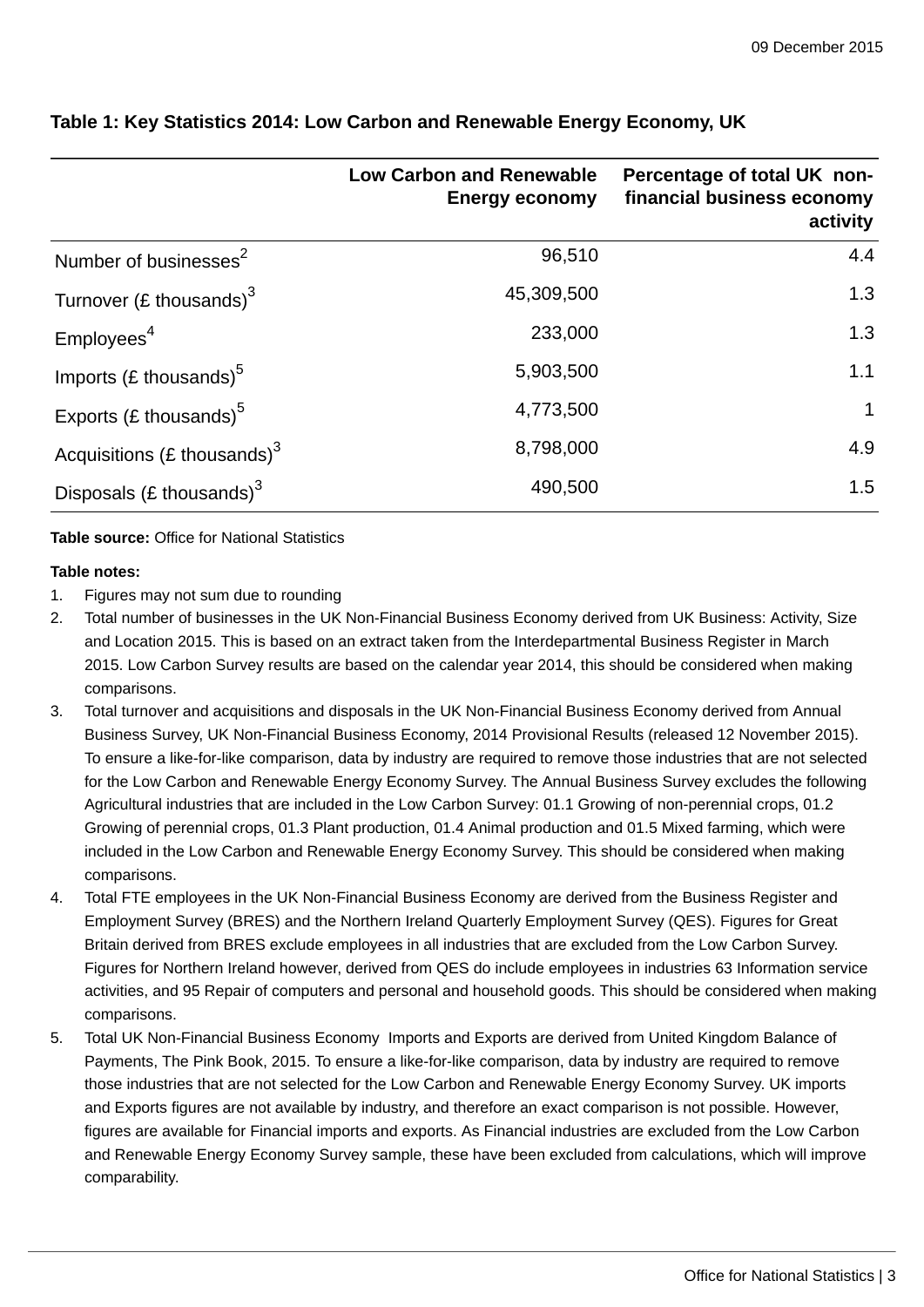#### **Download table**



## **Regional results**

Scotland had the greatest percentage of businesses engaged in Low Carbon and Renewable Energy (LCRE) activities in 2014, with the equivalent of 5.2% of all non-financial businesses in Scotland reporting some activity in the LCRE sectors. This accounted for 8.3% of all businesses working in the LCRE economy in the UK. The greatest proportion of LCRE turnover was also estimated for Scotland, accounting for 2.4% (£5.6 billion) of all turnover generated in the nonfinancial business economy in Scotland. LCRE turnover in Scotland accounted for 12.4% of all LCRE turnover generated in the UK. A total of 21,000 full-time equivalents (FTEs) were employed in LCRE sectors in Scotland, accounting for 1.4% of all FTE non-financial employees in Scotland.

In England, 83,135 businesses (equivalent to 4.4% of all non-financial businesses in England) were active in the LCRE sectors in 2014. Businesses active in LCRE sectors in England accounted for 86.1% of UK LCRE businesses. Turnover of £36.7 billion was generated, accounting for 1.2% of all non-financial turnover generated in England. An estimated 196,500 FTEs were employed, representing 1.3% of all non-financial employees.

In 2014, 3,397 businesses in Wales (equivalent to 3.8% of all non-financial businesses in Wales) were engaged in LCRE activity, accounting for 2.0% (£2.0 billion) of total non-financial turnover generated. A total of 9,500 FTEs were employed in LCRE sectors (1.3% of all non-financial FTE workers in Wales). In Northern Ireland, 1,961 businesses (equivalent to 3.2% of all non-financial businesses in Northern Ireland) were estimated to be LCRE active, generating 1.5% (£1 billion) of total non-financial turnover, with 6,000 FTEs (accounting for 1.4% of all FTE non-financial workers).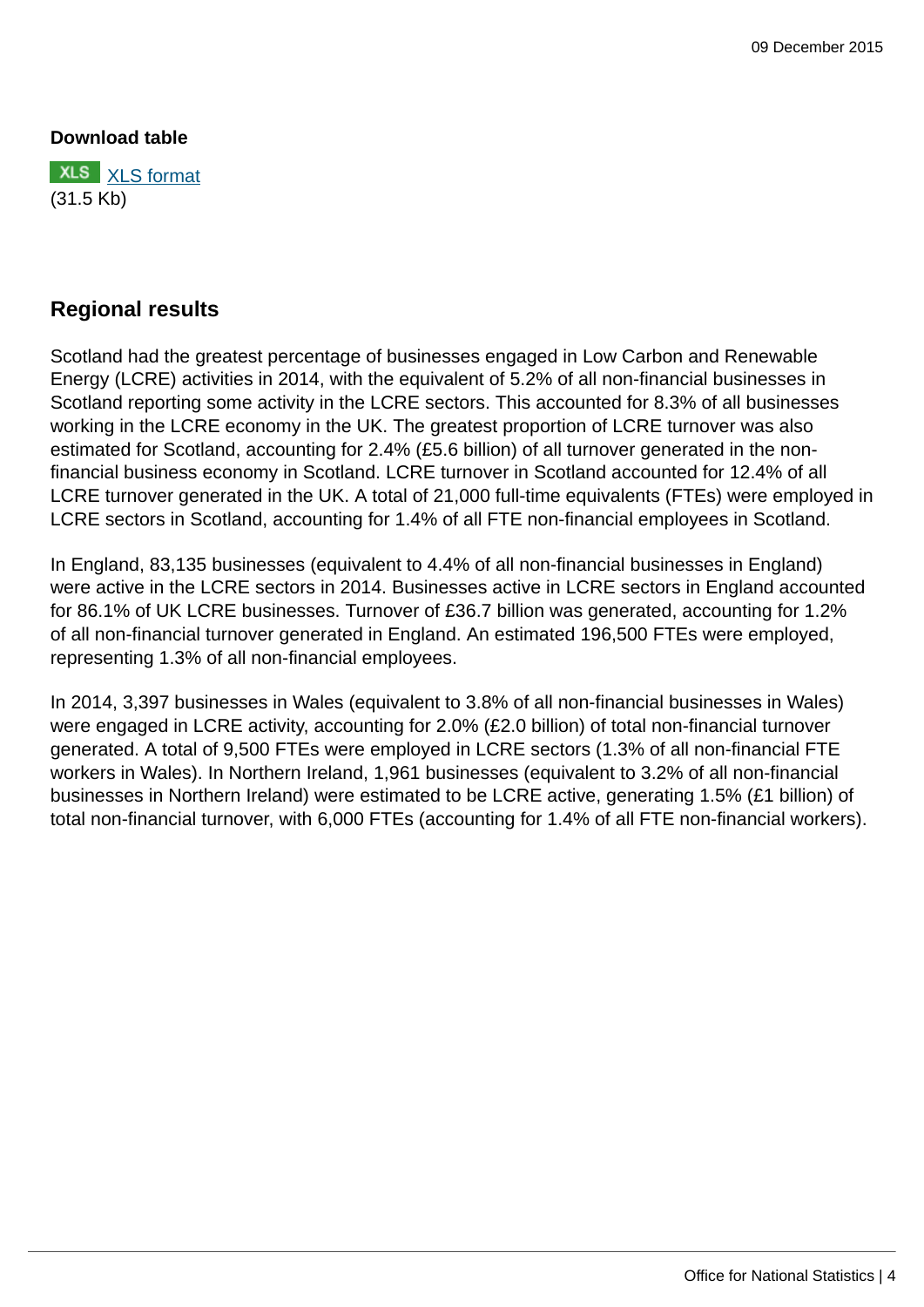|                                        | <b>Low Carbon and</b><br><b>Renewable Energy</b><br>$e_{\rm conomy}$ <sup>1</sup> | <b>Percentage of UK</b> | <b>Percentage of total</b><br>total regional non-financial<br>business economy<br>activity |
|----------------------------------------|-----------------------------------------------------------------------------------|-------------------------|--------------------------------------------------------------------------------------------|
| <b>Number of</b>                       |                                                                                   |                         |                                                                                            |
| businesses <sup>2</sup>                |                                                                                   |                         |                                                                                            |
| England                                | 83,135                                                                            | 86.1                    | 4.4                                                                                        |
| Scotland                               | 8,017                                                                             | 8.3                     | 5.2                                                                                        |
| Wales                                  | 3,397                                                                             | 3.5                     | 3.8                                                                                        |
| Northern Ireland                       | 1,961                                                                             | $\overline{2}$          | 3.2                                                                                        |
| Turnover (£<br>thousands) <sup>3</sup> |                                                                                   |                         |                                                                                            |
| England                                | 36,714,500                                                                        | 81                      | 1.2                                                                                        |
| Scotland                               | 5,610,000                                                                         | 12.4                    | 2.4                                                                                        |
| <b>Wales</b>                           | 1,992,500                                                                         | 4.4                     | $\overline{2}$                                                                             |
| Northern Ireland                       | 993,000                                                                           | 2.2                     | 1.5                                                                                        |
| Employment <sup>4</sup>                |                                                                                   |                         |                                                                                            |
| England                                | 196,500                                                                           | 84.3                    | 1.3                                                                                        |
| Scotland                               | 21,000                                                                            | 9.1                     | 1.4                                                                                        |
| <b>Wales</b>                           | 9,500                                                                             | $\overline{4}$          | 1.3                                                                                        |
| Northern Ireland                       | 6,000                                                                             | 2.6                     | 1.4                                                                                        |

## **Table 2: Key Statistics 2014: Low Carbon and Renewable Energy Economy, Regional**

**Table source:** Office for National Statistics

#### **Table notes:**

- 1. Figures may not sum due to rounding.
- 2. Total number of businesses in the UK Non-Financial Business Economy derived from UK Business: Activity, Size and Location 2015. This is based on an extract taken from the Interdepartmental Business Register in March 2015. Low Carbon Survey results are based on the calendar year 2014; this should be considered when making comparisons.
- 3. Total turnover in the UK Non-Financial Business Economy derived from Annual Business Survey, UK Non-Financial Business Economy, 2014 Provisional Results (released 12 November 2015). The Annual Business Survey excludes the following Agricultural industries: 01.1 Growing of non-perennial crops, 01.2 Growing of perennial crops, 01.3 Plant production, 01.4 Animal production and 01.5 Mixed farming, which were included in the Low Carbon and Renewable Energy Economy Survey. These industries are included in the Low Carbon Survey results. This should be considered when making comparisons. At the time of writing, regional results for 2014 were not available. Therefore, 2013 regional data have been used to derive proportions which have then been applied to the UK 2014 total.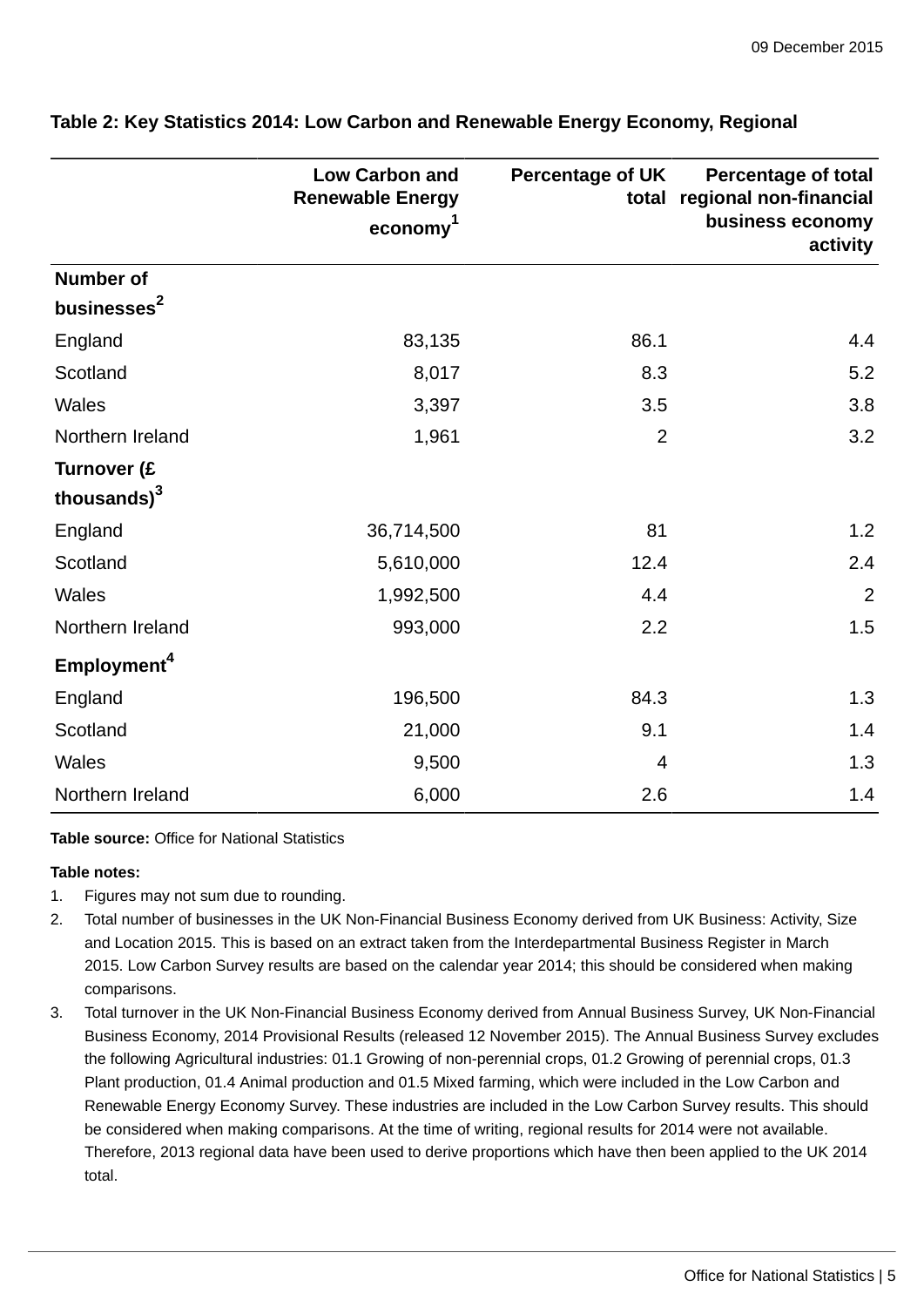4. Regional FTE Non-Financial Business Economy estimates are derived from the Business Register and Employment Survey (BRES) and the Northern Ireland Quarterly Employment Survey (QES). Figures for Great Britain derived from BRES exclude employees in all industries that are excluded from the Low Carbon Survey. Figures for Northern Ireland however, derived from QES do include employees in industries 63 Information service activities, and 95 Repair of computers and personal and household goods. This should be considered when making comparisons.

## **Download table**

**XLS** [XLS format](http://www.ons.gov.uk:80/ons/rel/environmental/uk-environmental-accounts/low-carbon-and-renewable-energy-economy-survey--2014/prt-2.xls) (30 Kb)

## **Low carbon grouped results**

#### **Number of businesses**

Businesses operating in the Low Carbon and Renewable Energy (LCRE) economy reported their activity by Low Carbon group. More information on what is included in each Low Carbon group is available in the [Methodology Annex.](http://www.ons.gov.uk:80/ons)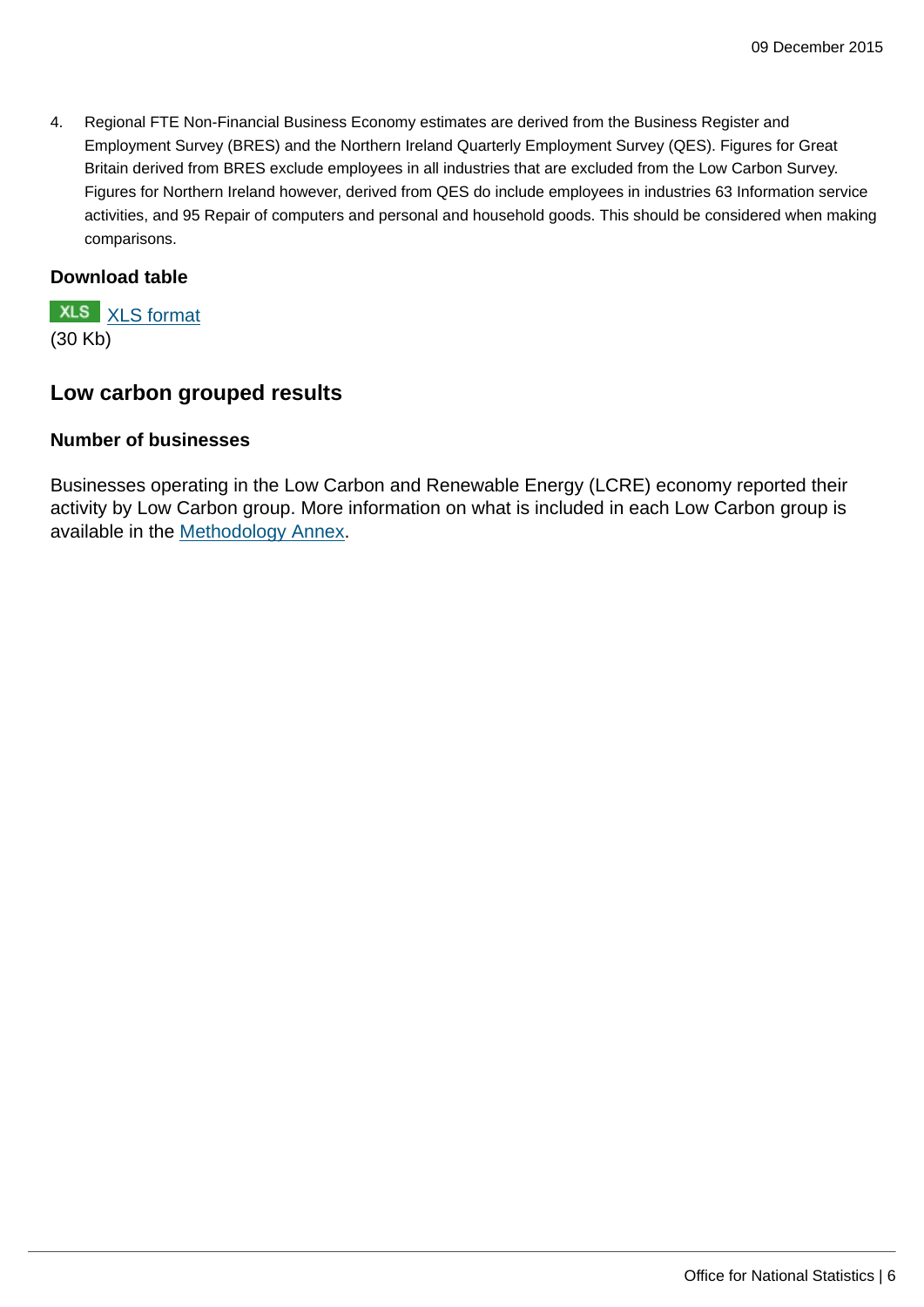# **Figure 1: Low carbon group activity 2014, number of businesses, UK and regional** Percentage



## **Notes:**

- 1. Low Emission Vehicles group includes Low Emission Vehicles and Infrastructure, and Fuel Cells and Energy Storage sectors
- 2. Other includes Low Carbon Heat and Low Carbon Services.
- 3. Source: Office for National Statistics, Low Carbon and Renewable Energy Economy Survey

## **Download chart**

**XLS** [XLS format](http://www.ons.gov.uk:80/ons/rel/environmental/uk-environmental-accounts/low-carbon-and-renewable-energy-economy-survey--2014/chd-1.xls) (26 Kb)

Of the 96,510 UK businesses operating in the LCRE economy, 51,764 (53.6%) were active in the Energy Efficient Products sector and 26,570 (27.5%) were active in the Low Carbon Electricity sector (Figure 1).

There is considerable regional variation by group in terms of the number of businesses operating in LCRE sectors. The number of businesses by region shows where the low carbon activity took place rather than where the head office of the business was located $^{12}$ . The Low Carbon Electricity group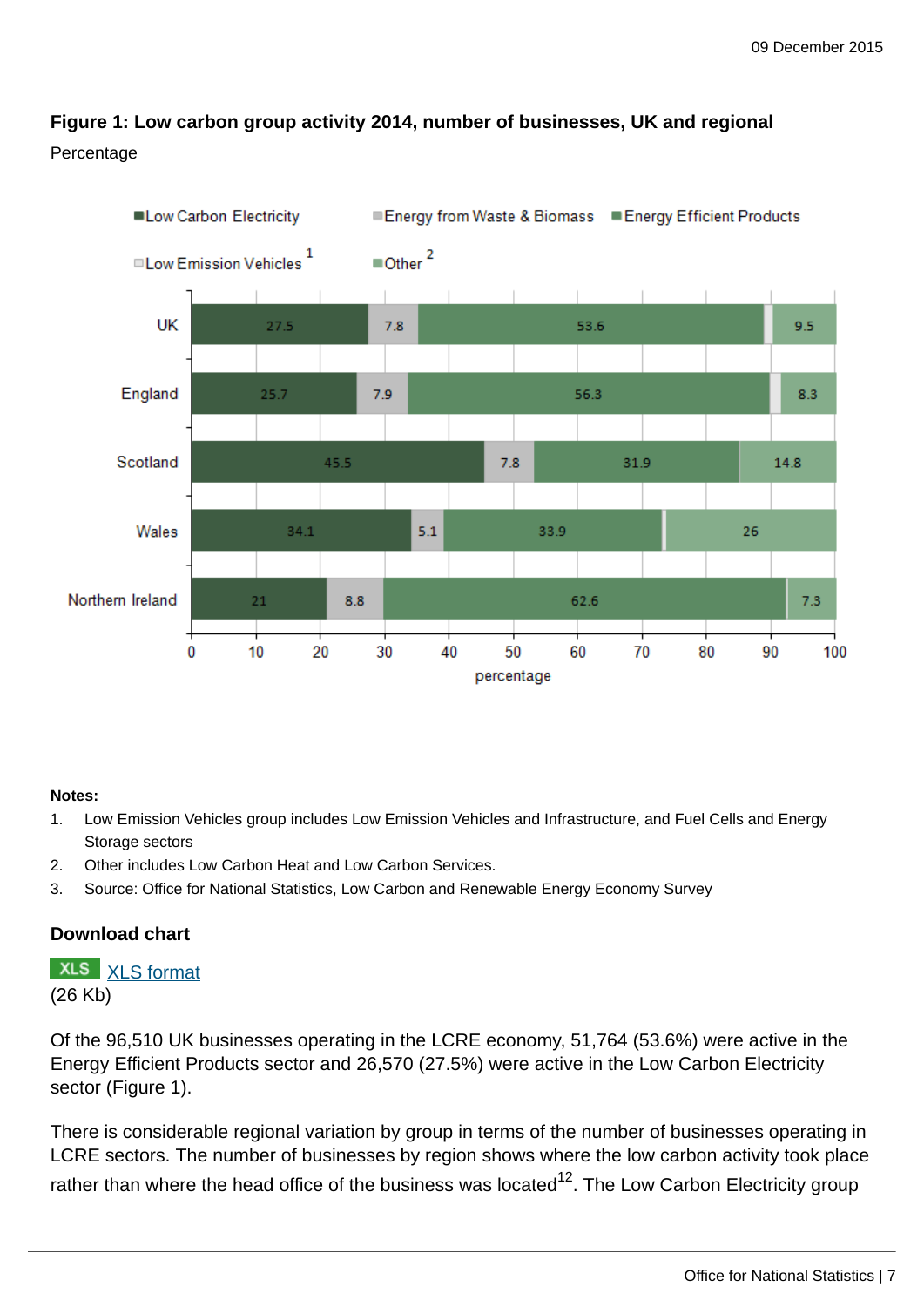made up a large share of LCRE activity in Scotland compared with other regions. In Scotland, 45.5% of businesses operating in LCRE sectors reported activity in the Low Carbon Electricity group, compared with 25.7% in England and 27.5% in the UK overall. This was the single most reported group in Wales, with 34.1% of LCRE businesses working in this sector. The number of businesses working in LCRE sectors in Wales, however, was more evenly distributed across groups compared with other regions.

The majority of businesses working in LCRE sectors in England and Northern Ireland were active in the Energy Efficient Products group (56.3% in England, 62.6% in Northern Ireland). In Wales, the Low Carbon Services group made up 22.5% of businesses operating in the LCRE sector. In contrast, this group made up 4.9% of LCRE businesses in England and 6.1% in the UK overall. Please note however, that Low Carbon Services group estimates should be used with caution due to high [Coefficients of Variation, Low Carbon Survey Estimates 2014 \(55.5 Kb Excel](http://www.ons.gov.uk:80/ons/rel/environmental/uk-environmental-accounts/low-carbon-and-renewable-energy-economy-survey--2014/rft-2-coefficients.xls) [sheet\).](http://www.ons.gov.uk:80/ons/rel/environmental/uk-environmental-accounts/low-carbon-and-renewable-energy-economy-survey--2014/rft-2-coefficients.xls)

Scotland also had a greater proportion of LCRE businesses in the Low Carbon Services group compared with the UK average, with 12% of businesses active in this group. The majority of businesses in this group were providing consultancy for businesses operating in the Low Carbon Electricity group, which was also larger than the UK average in Wales and Scotland. Some of these consultancy businesses had offices in England, but were providing consultancy services at renewable energy sites in Wales and Scotland. Note however, that although this group was relatively important to the LCRE sectors in Wales and Scotland, the majority of businesses in Low Carbon Services (68.7%) were operating in England.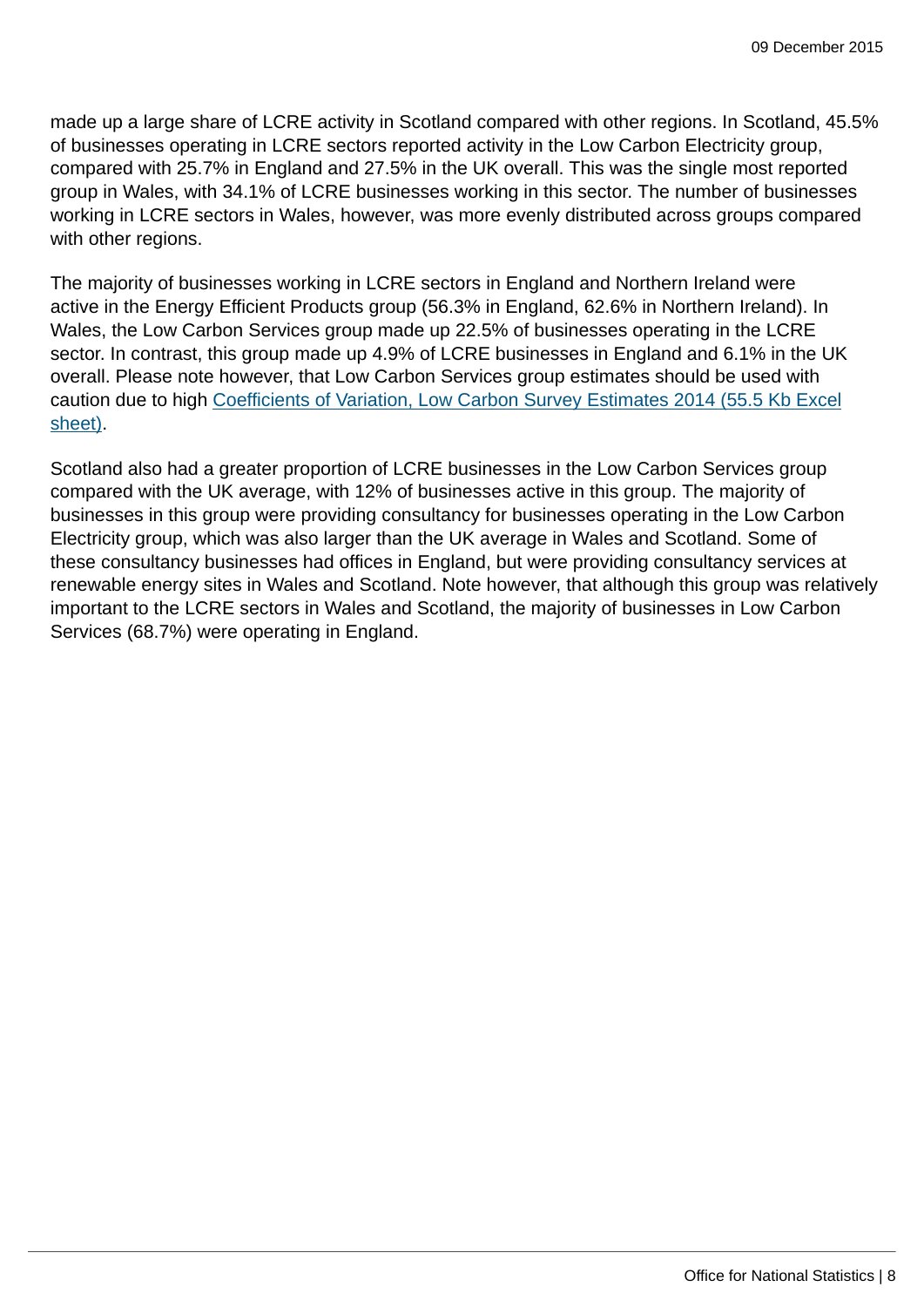

## **Figure 2: Low carbon groups by region 2014, number of businesses**

Percentage

#### **Notes:**

- 1. Low Emission Vehicles group includes Low Emission Vehicles and Infrastructure, and Fuel Cells and Energy Storage sector
- 2. Source: Office for National Statistics, Low Carbon and Renewable Energy Economy Survey

## **Download chart**

**XLS** [XLS format](http://www.ons.gov.uk:80/ons/rel/environmental/uk-environmental-accounts/low-carbon-and-renewable-energy-economy-survey--2014/chd-2.xls) (26 Kb)

Figure 2 shows that the majority of businesses (68.7%) operating in the Low Carbon Services group were LCRE active in England. Compared to other Low Carbon groups, this group had the smallest percentage of firms operating in England. Of the UK businesses operating in this group in 2014, 16.3% of this activity was in Scotland and 13.0% in Wales. Many of these businesses reporting activity in this group were registered in England, but were carrying out the low carbon consultancy service in Scotland or Wales.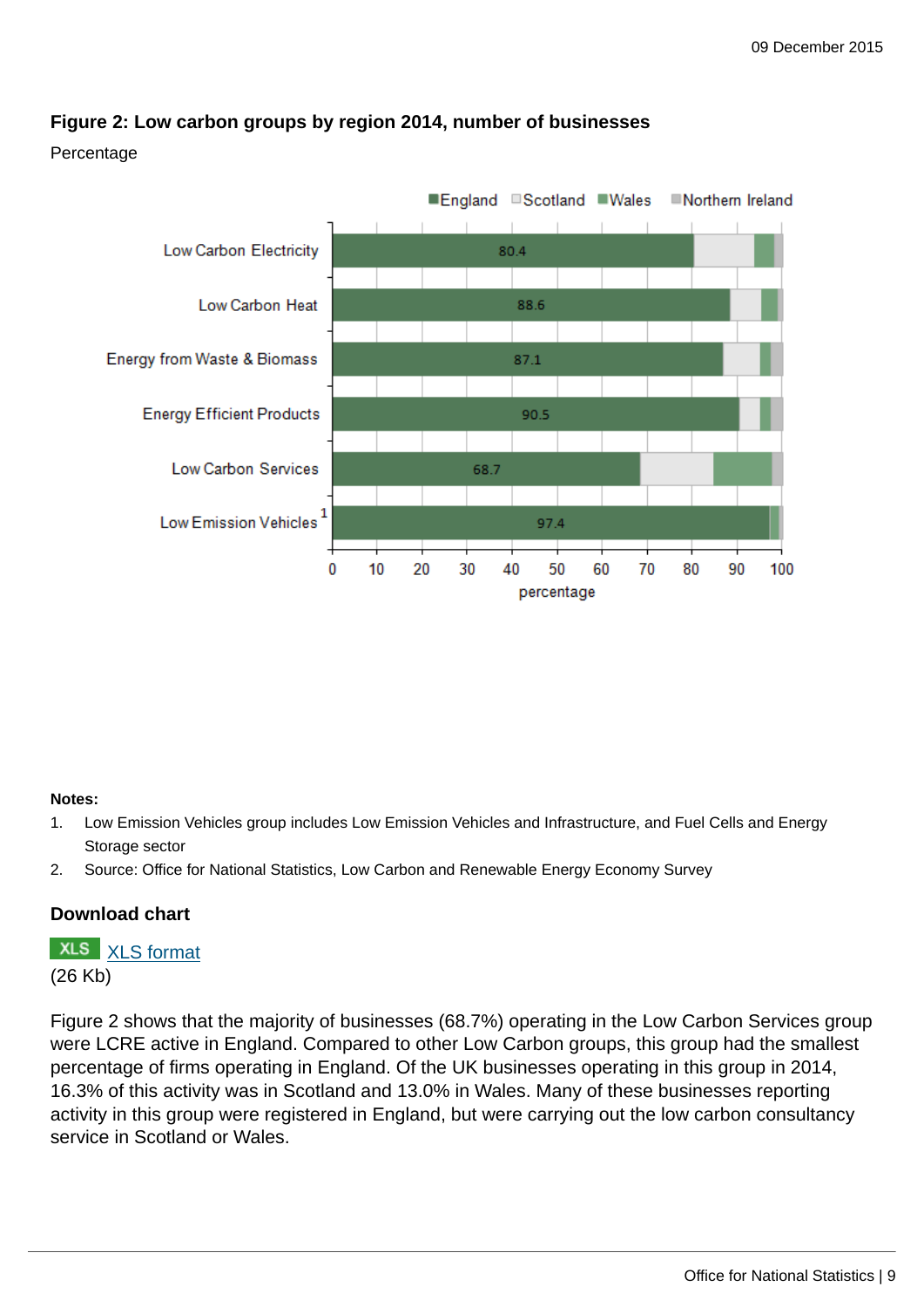Of the UK businesses operating in the Low Carbon Electricity group in 2014, 80.4% carried out the activity in England and 13.7% carried out the activity in Scotland. Therefore, although the number of businesses operating in the LCRE in Scotland was dominated by Low Carbon Electricity group activity, the majority of the UK activity was carried out in England.

The number of businesses operating in the Low Emission Vehicles group, was dominated by activity in England (97.4%). Businesses operating in this group in other regions made up a small percentage of total activity in this group.

Further data can be found in [Low Carbon Survey Estimates 2014 \(50.5 Kb Excel sheet\).](http://www.ons.gov.uk:80/ons/rel/environmental/uk-environmental-accounts/low-carbon-and-renewable-energy-economy-survey--2014/rft-1.xls)

## **Turnover**



## **Figure 3: Low carbon group activity 2014, turnover, UK and regional**

#### **Notes:**

- 1. Low Emission Vehicles group includes Low Emission Vehicles and Infrastructure, and Fuel Cells and Energy Storage sectors
- 2. Other includes Low Carbon Heat and Low Carbon Services
- 3. Source: Office for National Statistics, Low Carbon and Renewable Energy Economy Survey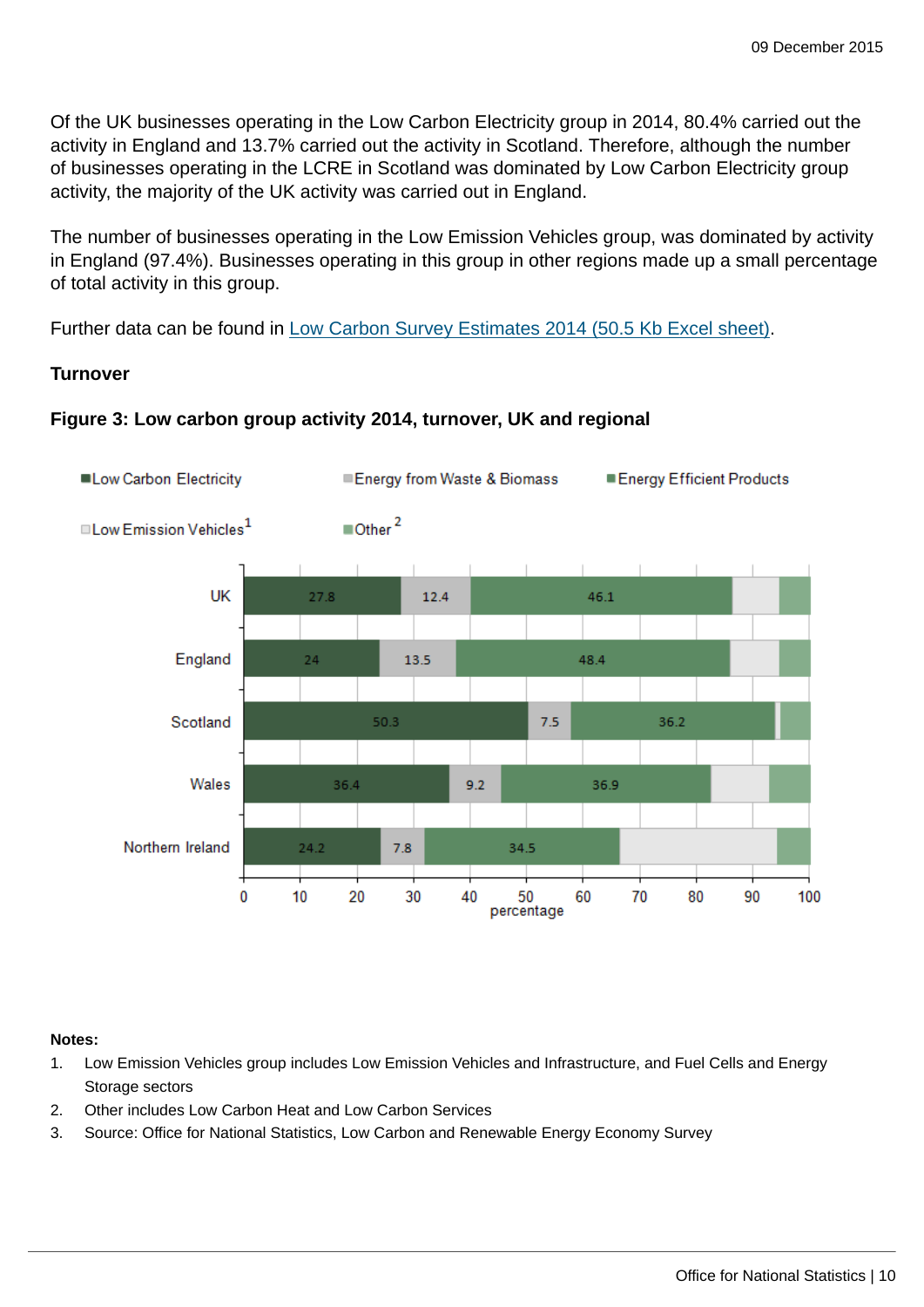## **Download chart**

**XLS** [XLS format](http://www.ons.gov.uk:80/ons/rel/environmental/uk-environmental-accounts/low-carbon-and-renewable-energy-economy-survey--2014/chd-3.xls) (18 Kb)

Low Carbon and Renewable Energy (LCRE) activity in the UK generated £45.3 billion turnover in 2014 and 46.1% of this was in the Energy Efficient Products group (Figure 3). This group accounted for 53.6% of LCRE businesses. Average turnover per business was therefore smaller than other groups. For example, 7.8% of LCRE businesses were operating in the Energy from Waste and Biomass group, but they generated 12.4% of LCRE turnover.

As with number of businesses, there is considerable variation in turnover by LCRE group between regions. The greatest percentage of LCRE turnover in Scotland was generated in the Low Carbon Electricity group (50.3%).

Activity in the Energy Efficient Products group generated the greatest proportion of LCRE turnover in England (48.4%), Wales (36.9%) and Northern Ireland (34.5%). Turnover in this sector however, was relatively smaller than the proportion of business operating in this group. In England, 56.3% of LCRE businesses were working in the Energy Efficient Products group, but they generated 48.4% of LCRE turnover.

In Northern Ireland, the Low Emission Vehicles group generated 27.8% of LCRE turnover. Businesses operating in this group were involved in manufacturing specific technologies to reduce emissions and not necessarily involved in the production of entire vehicles. In terms of the group for the UK overall however, only 7.3% of turnover was generated in Northern Ireland, with 85.9% generated in England (Figure 4). Turnover generated in Northern Ireland for this group, and for all UK regions, was proportionally much greater than the number of businesses operating in this sector.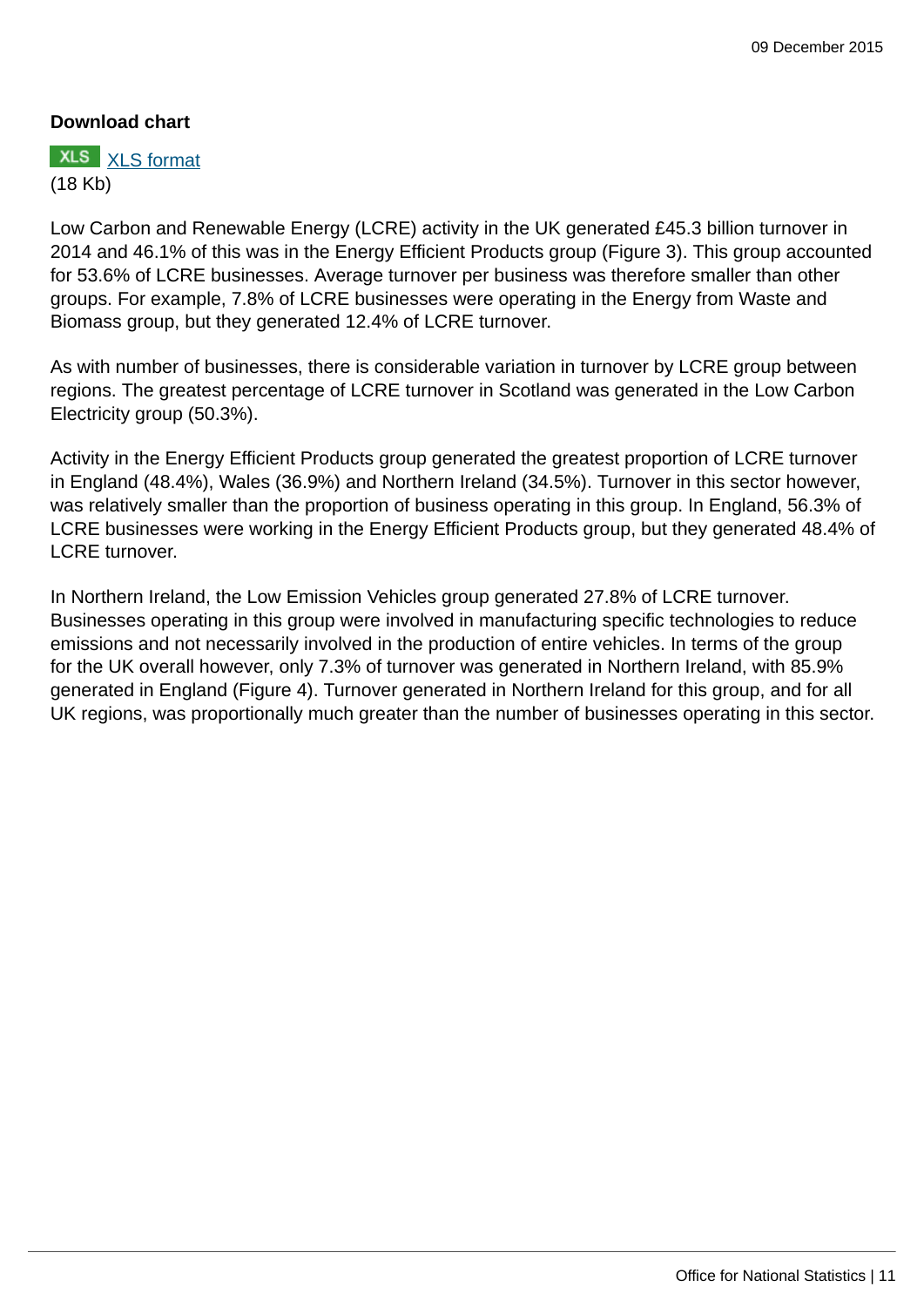## **Figure 4: Low carbon groups by region 2014, turnover**

#### Percentage



#### **Notes:**

- 1. Low Emission Vehicles group includes Low Emission Vehicles and Infrastructure, and Fuel Cells and Energy Storage sector
- 2. Source: Office for National Statistics, Low Carbon and Renewable Energy Economy Survey

## **Download chart**

**XLS** [XLS format](http://www.ons.gov.uk:80/ons/rel/environmental/uk-environmental-accounts/low-carbon-and-renewable-energy-economy-survey--2014/chd-4.xls) (26 Kb)

Of the turnover generated in the Low Carbon Electricity group, 69.9% was generated in England and 22.4% was generated in Scotland. This is consistent with the finding that the Low Carbon Electricity group in Scotland was generating the greatest percentage of total LCRE turnover than any other group. Similarly in the Low Carbon Heat group, compared to other groups turnover was relatively high in Scotland and Wales, with 16.4% of turnover generated in Scotland and 6.3% generated in Wales (Figure 4).

A high proportion of turnover in the Energy from Waste and Biomass (87.9%) and Low Carbon Services (86.6%) groups was generated in England.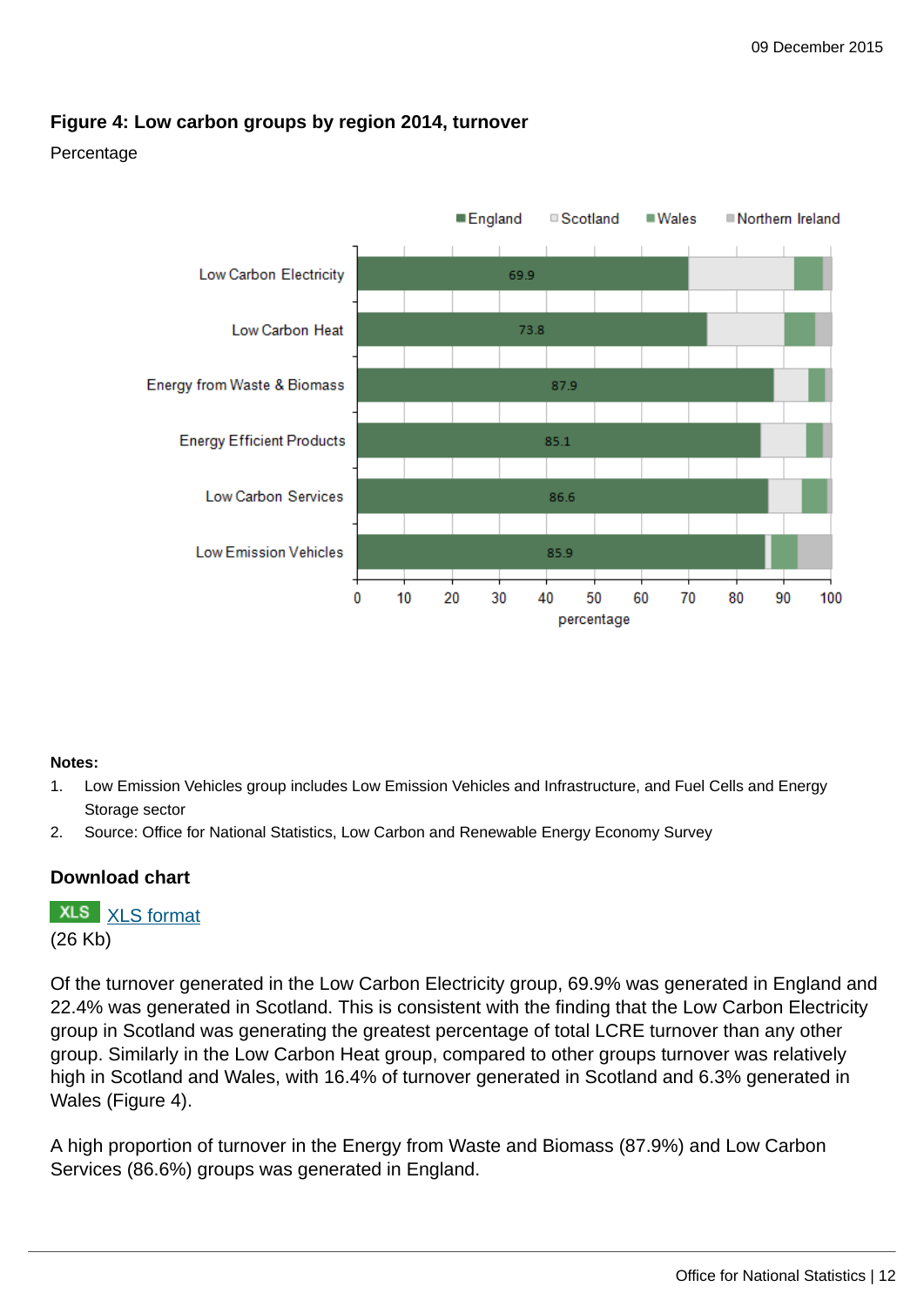Further data can be found in the [Low Carbon Survey Estimates 2014 \(50.5 Kb Excel sheet\).](http://www.ons.gov.uk:80/ons/rel/environmental/uk-environmental-accounts/low-carbon-and-renewable-energy-economy-survey--2014/rft-1.xls)

#### **Employees**

#### **Figure 5: Low carbon group activity 2014, employees, UK and regional**

Percentage



#### **Notes:**

- 1. Low Emission Vehicles group includes Low Emission Vehicles and Infrastructure, and Fuel Cells and Energy Storage sectors
- 2. Other includes Low Carbon Heat and Low Carbon Services.
- 3. Source: Office for National Statistics, Low Carbon and Renewable Energy Economy Survey

#### **Download chart**

**XLS** [XLS format](http://www.ons.gov.uk:80/ons/rel/environmental/uk-environmental-accounts/low-carbon-and-renewable-energy-economy-survey--2014/chd-5.xls)

(18.5 Kb)

Businesses operating in the Energy Efficient Products sector employed 64.6% of Low Carbon and Renewable Energy (LCRE) full-time equivalent (FTE) employees in the UK (Figure 5). This group is the largest in terms of LCRE number of businesses and turnover and a greater number of employees are required for this group's activity, which includes installation of energy efficient lighting and energy efficient products.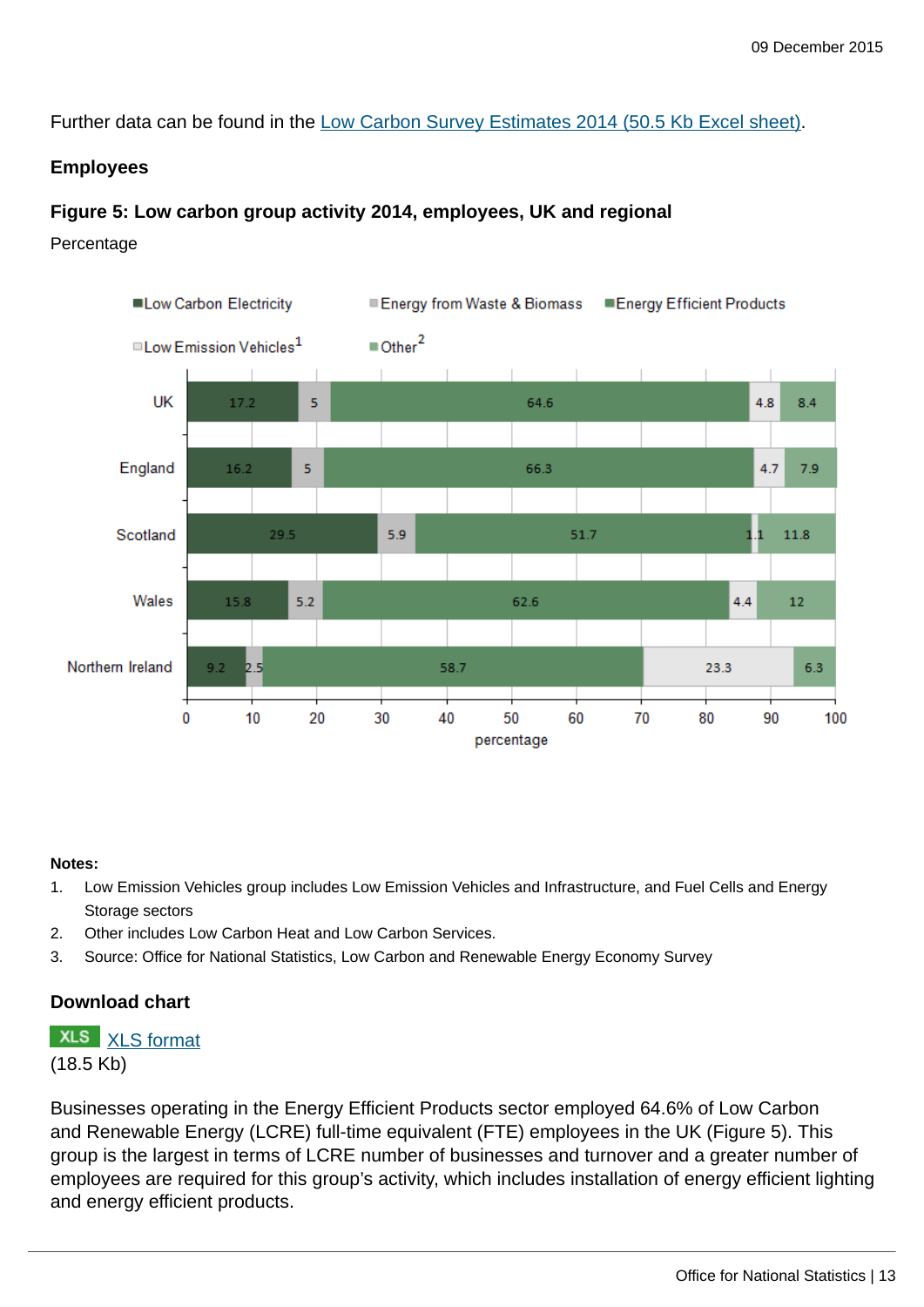The Low Carbon Electricity group employed 17.2% of LCRE workers in the UK. This is smaller than this group's relative contribution to number of businesses and generated turnover. This is because the Low Carbon Electricity group includes electricity generation, which requires fewer employees compared with many of the other LCRE activities.

Low Carbon Electricity was the largest LCRE group in Scotland in terms of number of businesses and turnover. However, in terms of employees, this group accounted for 29.5% of LCRE FTEs, with the Energy Efficient Products group accounting for 51.7% of FTE employees in Scotland. The smaller employment estimate for the Low Carbon Electricity group is consistent across the UK. This is due to installation activity in this group requiring a greater number of workers than in the Low Carbon Electricity sector, which includes electricity generation.

In Northern Ireland, 23.3% of LCRE employees were working in the Low Emission Vehicles group. Many of these employees were involved in the manufacture of parts for low emission vehicles. The majority of employment in this sector however, consisted of employees in England. Figure 6 shows that the majority of employees in this group were working in England (81.6%) with 12.6% of employees in this group working in Northern Ireland.



#### **Figure 6: Low carbon groups by region 2014, employees**

Percentage

Office for National Statistics | 14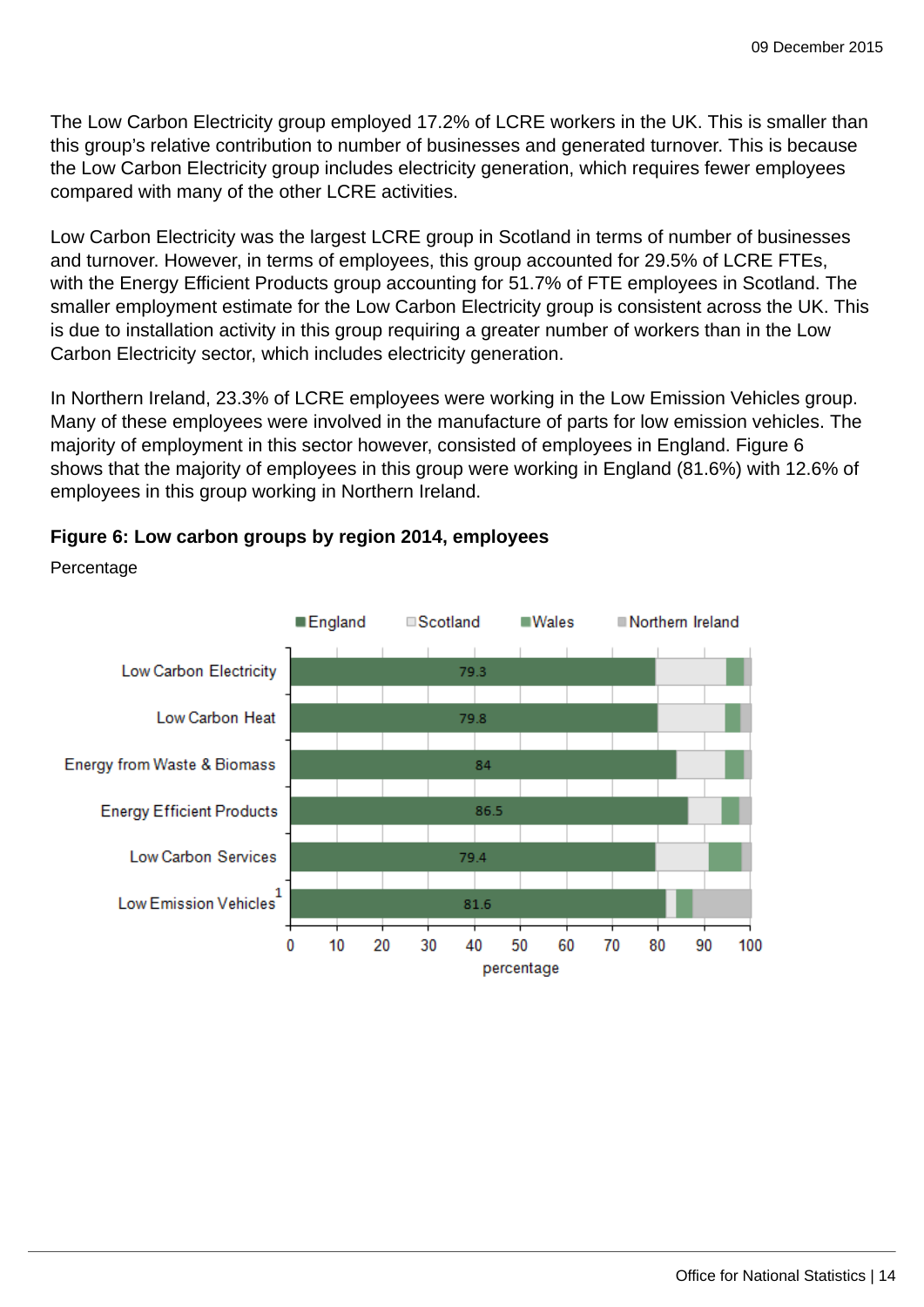#### **Notes:**

- 1. Low Emission Vehicles group includes Low Emission Vehicles and Infrastructure, and Fuel Cells and Energy Storage sector.
- 2. Source: Office for National Statistics, Low Carbon and Renewable Energy Economy Survey

## **Download chart**

**XLS** [XLS format](http://www.ons.gov.uk:80/ons/rel/environmental/uk-environmental-accounts/low-carbon-and-renewable-energy-economy-survey--2014/chd-6.xls)

(18.5 Kb)

Of employees working in the Low Carbon Electricity group, 79.3% were working in England and 15.6% were working in Scotland (Figure 6). This is similar to the Low Carbon Heat group, with 79.8% of employees working in England and 14.9% working in Scotland.

Further data can be found in the [Low Carbon Survey Estimates 2014 \(50.5 Kb Excel sheet\).](http://www.ons.gov.uk:80/ons/rel/environmental/uk-environmental-accounts/low-carbon-and-renewable-energy-economy-survey--2014/rft-1.xls)

## **Further results**

Further information on imports, exports and acquisitions will be presented by Low Carbon and Renewable Energy (LCRE) group, subject to statistical disclosure control.

#### **Exports**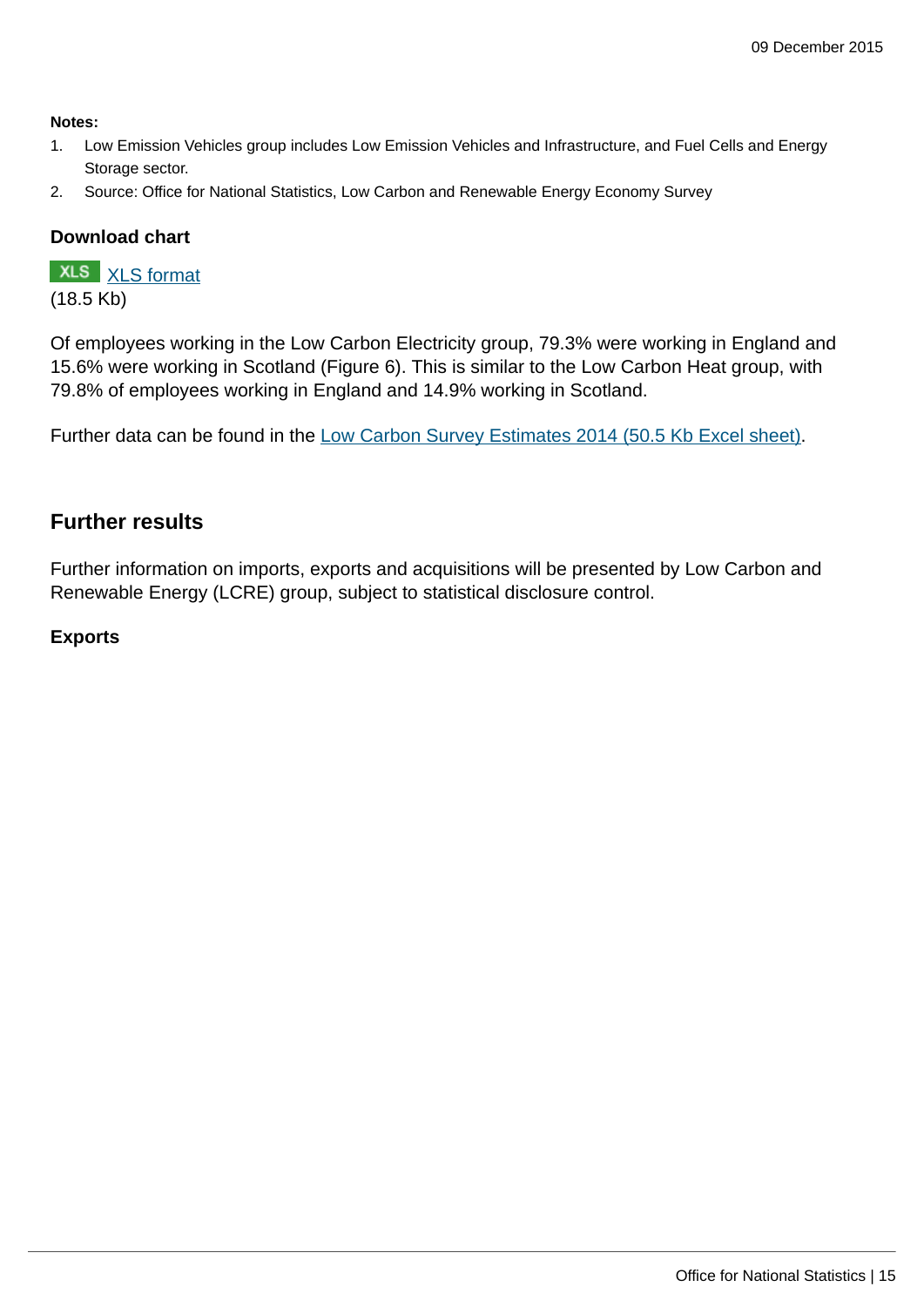## **Figure 7: Exports by group 2014, UK**

#### Percentage



#### **Notes:**

- 1. Low Emission Vehicles group includes Low Emission Vehicles and Infrastructure, and Fuel Cells and Energy Storage sectors.
- 2. Other includes Low Carbon Heat, Energy from Waste and Biomass, Energy Efficient Products and Low Carbon Services.
- 3. Source: Office for National Statistics, Low Carbon and Renewable Energy Economy Survey

#### **Download chart**

# **XLS** [XLS format](http://www.ons.gov.uk:80/ons/rel/environmental/uk-environmental-accounts/low-carbon-and-renewable-energy-economy-survey--2014/chd-7.xls) (17.5 Kb)

In total, LCRE businesses exported £4.8 billion in 2014. Exports in the Low Emission Vehicles group accounted for 60.4% of total LCRE exports in 2014, equivalent to £2.9 billion (Figure 7). This group was one of the smallest in terms of number of businesses and turnover, representing 1.6% of LCRE business in the UK, and generating 8.4% of LCRE turnover.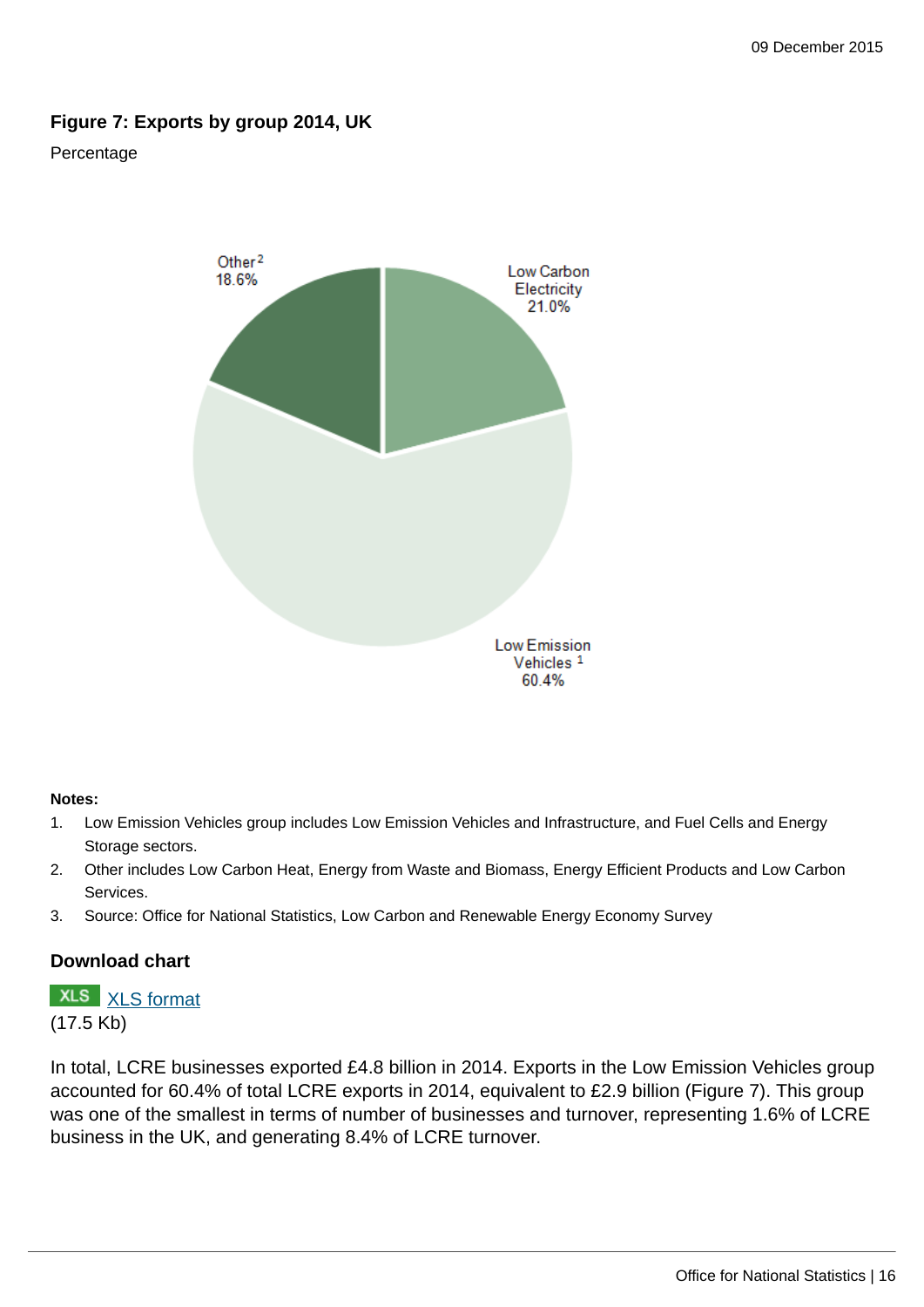The Low Carbon Electricity group accounted for 21% of LCRE exports. The export of electricity is excluded from the exports figures and therefore this consists of products used for generating electricity, such as wind turbines and solar panels. This emphasises that activity in this group is much wider than electricity generation.

## **Imports**

## **Figure 8: Imports by group 2014, UK**

Percentage



#### **Notes:**

- 1. Other includes Low Carbon Heat, Low Carbon Services, Low Emission Vehicles and Infrastructure, and Fuel Cells and Energy Storage.
- 2. Source: Office for National Statistics, Low Carbon and Renewable Energy Economy Survey

## **Download chart**

**XLS** [XLS format](http://www.ons.gov.uk:80/ons/rel/environmental/uk-environmental-accounts/low-carbon-and-renewable-energy-economy-survey--2014/chd-8.xls) (17.5 Kb)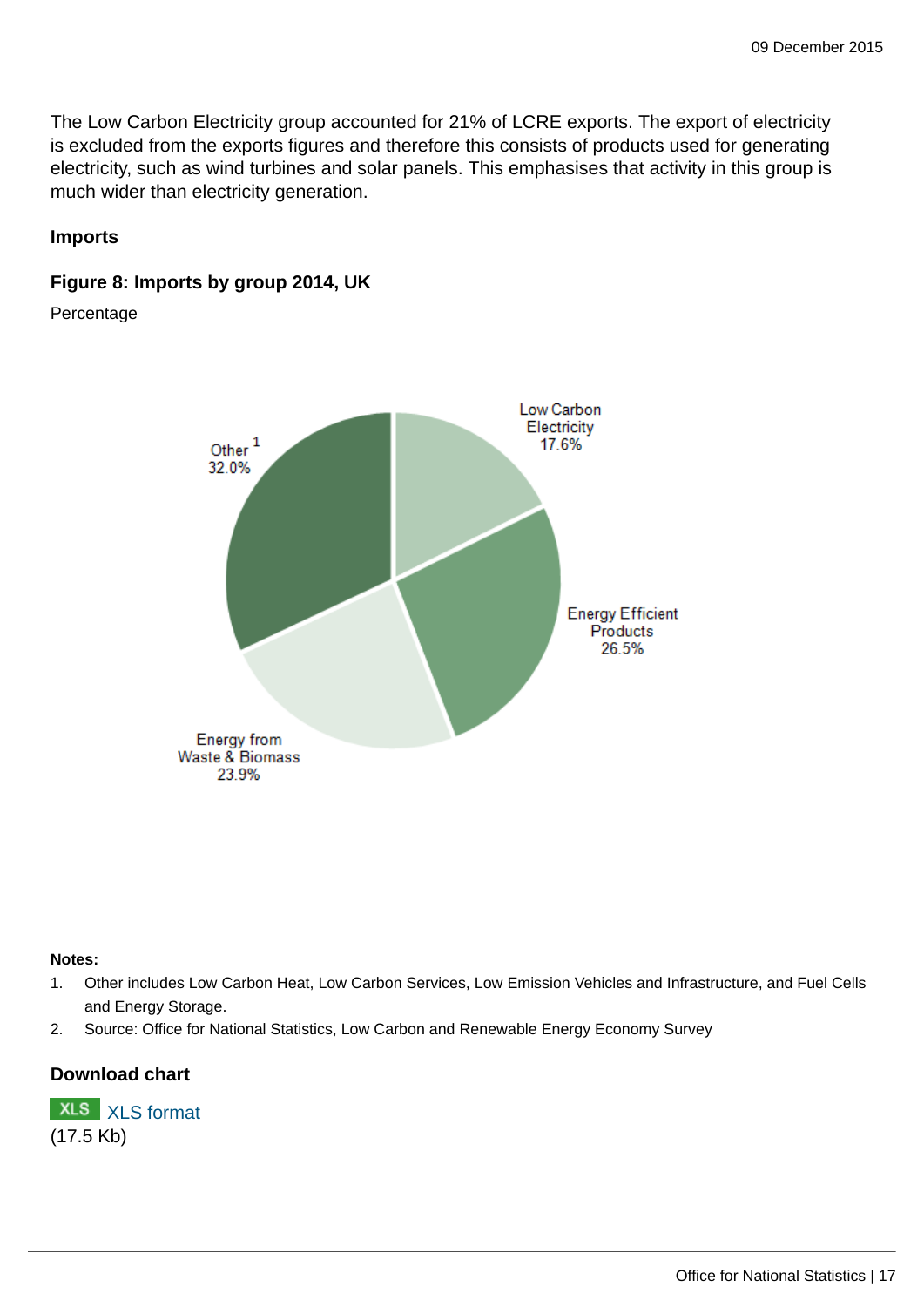In total, LCRE businesses imported £5.9 billion in 2014. The Energy Efficient Products group accounted for the greatest percentage of LCRE businesses, turnover and employment in the UK overall. This group also contributed to 26.5% of the total value of UK LCRE imports, equivalent to £1.6 billion (Figure 8) and is due to businesses in this sector importing equipment to install and parts for the manufacture of energy efficient lighting and products.

Imports in the Energy from Waste and Biomass group accounted for 23.9% of total LCRE imports in the UK. As production of electricity is excluded from the imports definition, this will include specialist equipment and fuel that is used in the process of electricity generation in this group. This is also true for the Low Carbon Electricity group, which accounted for 17.6% of total LCRE imports in the UK.

#### **Acquisitions of Capital Assets**

#### **Figure 9: Acquisitions of capital assets by group 2014, UK**

Percentage



#### **Notes:**

- 1. Other includes Low Carbon Heat, Low Carbon Services, Low Emission Vehicles and Infrastructure, and Fuel Cells and Energy Storage.
- 2. Source: Office for National Statistics, Low Carbon and Renewable Energy Economy Survey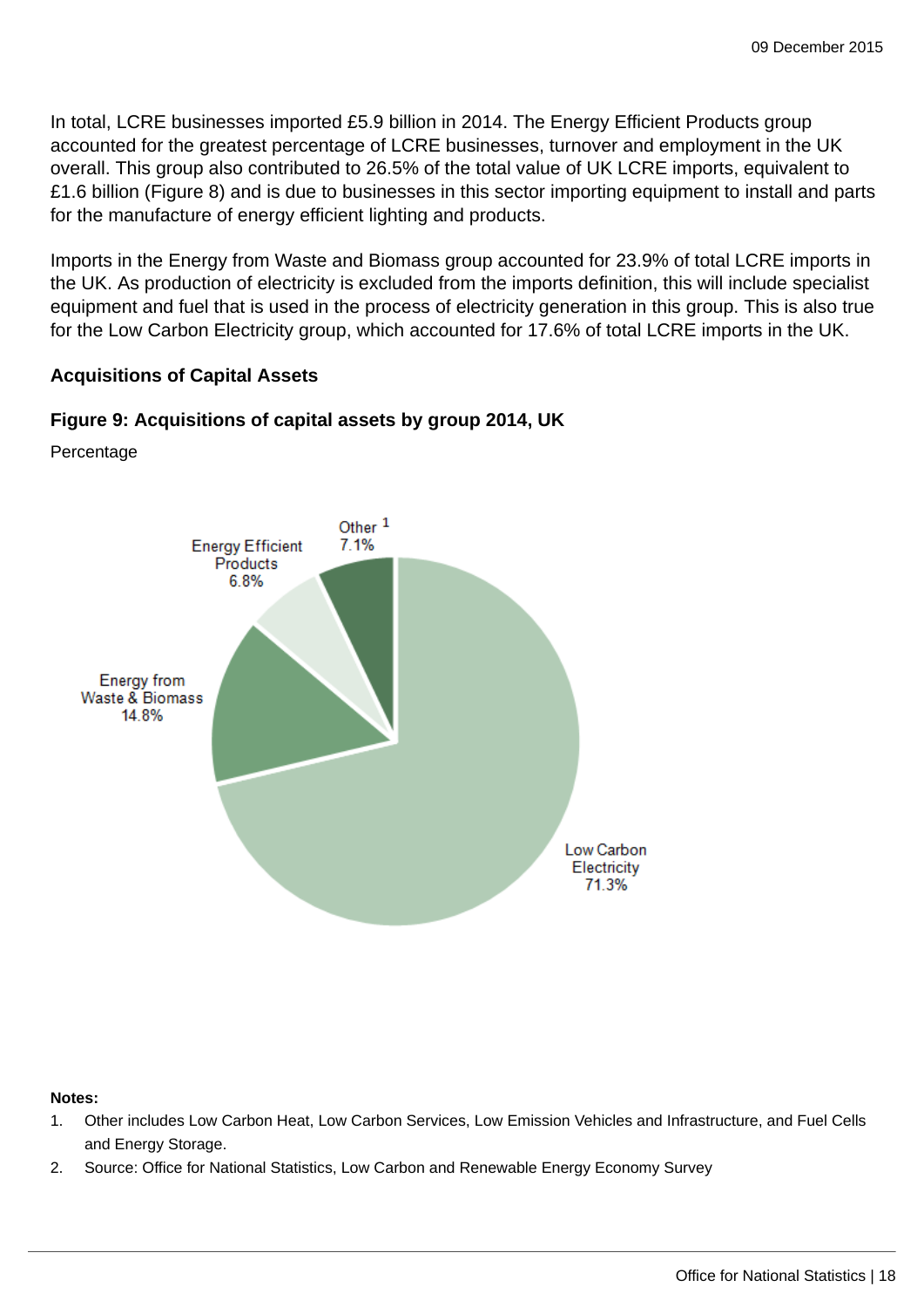## **Download chart**

**XLS** [XLS format](http://www.ons.gov.uk:80/ons/rel/environmental/uk-environmental-accounts/low-carbon-and-renewable-energy-economy-survey--2014/chd-9.xls) (17.5 Kb)

In total, LCRE businesses spent £8.8 billion on LCRE acquisitions of capital assets. The Low Carbon Electricity group accounted for 71.3% of LCRE acquisitions of capital assets in 2014, equivalent to £6.3 billion (Figure 9). For the UK overall, the Energy Efficient Products group accounted for the largest number of LCRE businesses and LCRE turnover. However, this group only accounted for 6.8% of LCRE acquisitions of capital assets. The Low Carbon Electricity group acquisitions are likely to have been one-off large purchases such as wind turbines or solar panels. Similarly, acquisitions of capital assets were relatively high in the Energy from Waste & Biomass group, with £1.3 billion spent in 2014. Acquisitions in this group will also have been large purchases of equipment for electricity generation.

## **Future work**

This bulletin has provided first estimates from the Low Carbon Survey at the aggregate and group level. We are continuing to quality assure the sector level data using a number of sources, as outlined in the Annex.

Further outputs will be published as follows:

- January 2016: Offshore and Onshore Wind Sector Article
- February 2016: Solar Photovoltaic Sector Article
- March 2016: Low Emission Vehicles Sector Article
- April 2016: Low Carbon and Renewable Energy Economy Survey Final Estimates $^{13}$

The Final Estimates bulletin will include sector level estimates and information on industry breakdown, subject to statistical disclosure control. In addition to direct estimates, it will also include estimates of indirect LCRE activity, which will be derived using published multipliers.

## **Footnotes**

- 1. Low Carbon and Renewable Energy activity is classed as the primary activity of a business if 50% or more of its full-time equivalent (FTE) employees are working in the Low Carbon and Renewable Energy sectors.
- 2. The Low Emission Vehicles group includes the Low Emission Vehicles and Infrastructure, and Fuel Cells and Energy Storage sectors.
- 3. Estimates of LCRE activity differ from those published for the UK Environmental Goods and Services Sector (EGSS). The scope of the EGSS is generally much wider than the LCRE economy. For instance, our definition of the LCRE economy excludes Recycling, Water Quantity Management and Wholesale of Waste and Scrap, which are included in the EGSS estimates. Further information on UK EGSS estimates and the methodology can be found in [UK](http://www.ons.gov.uk:80/ons/rel/environmental/uk-environmental-accounts/goods-and-services-sector--egss---2010-2012/index.html) [Environmental Goods and Services Sector 2010-2012](http://www.ons.gov.uk:80/ons/rel/environmental/uk-environmental-accounts/goods-and-services-sector--egss---2010-2012/index.html)
- 4. Please see [Methodology Annex](http://www.ons.gov.uk:80/ons) for a detailed description of what is included in the definition of LCRE activity.